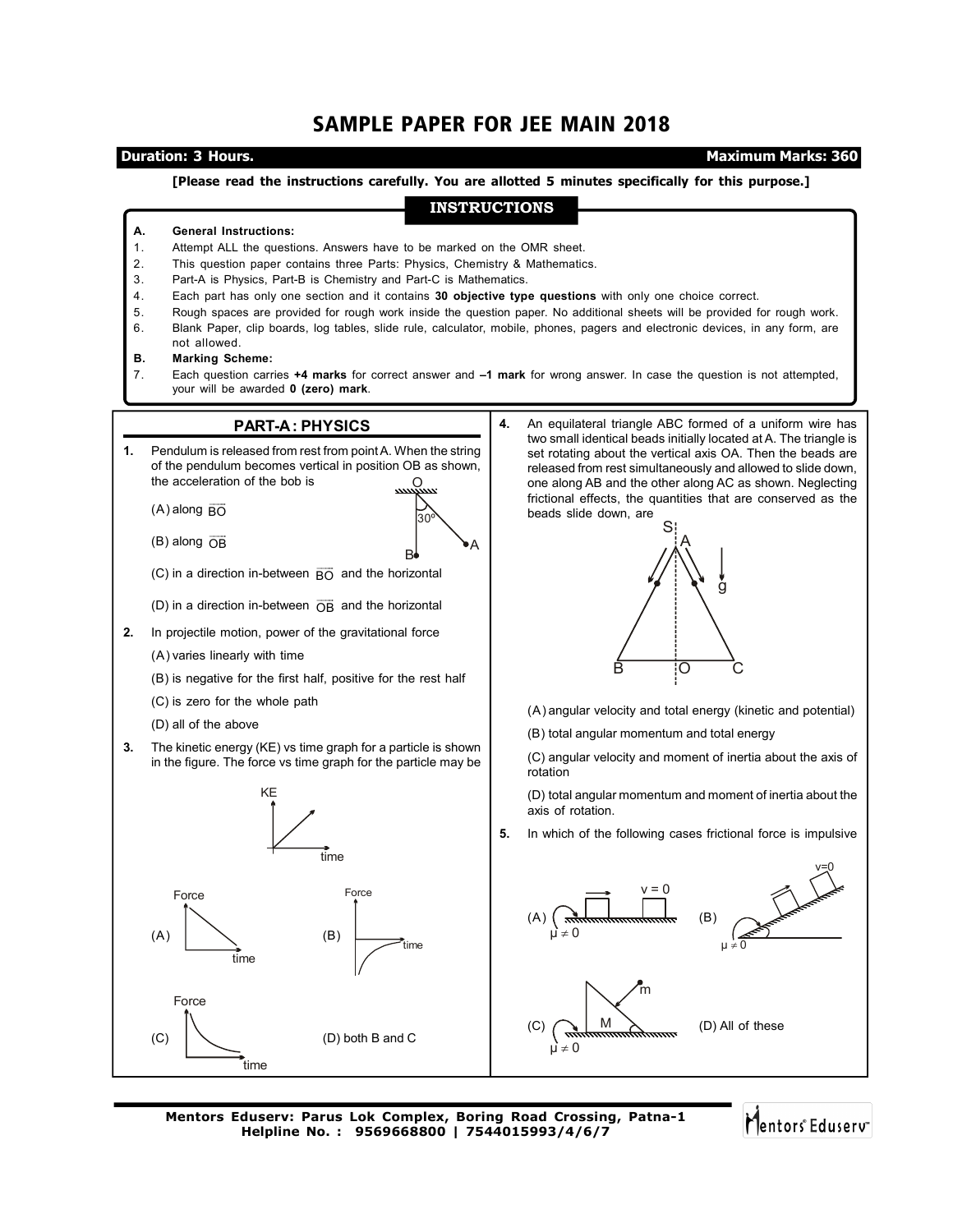# [ 2 ] **SAMPLE PAPER FOR JEE MAIN 2018**



**6.** The adjacent figure shows a resistance network with value of

each resistance mentioned.  $R_{AB}$ ,  $R_{AC}$ , R and  $R_{CB}$  denotes the equivalent R R resistances between A and B, A and C, and C and B, respectively. Then R R C<del>(</del>ww—<del>}</del> ww—)D B  $(A)$  R<sub>AB</sub> = R<sub>AC</sub> = R<sub>CB</sub>  $R/24\pi$   $S<sup>R/2</sup>$ (B)  $R_{AB} = 2R_{AC}$ (A)  $2\Omega$ (C)  $R_{AC}$  =  $2R_{CB}$ E (D)  $R_{AB} = R/3$ (B)  $10\Omega$ **7.** The circuit shown in the adjacent figure lies in a uniform (C) 20 $\Omega$ magnetic field B. Initially, capacitor C is uncharged and the switch S is open. A conducting slider of mass m and length (D)  $8\Omega$  $\ell$  can move freely over parallel tracks. The velocity of the slider as soon as switch S is closed is (neglect self inductance) S  $\frac{\ell CE}{2m}$  (B)  $\frac{B/\ell CE}{m}$  $\ell$  $(A) \frac{B/\text{CE}}{2m}$ 2m m E B  $(C)$   $\frac{CE^2}{2\pi}$ (D) none of the above C  $(A) 5 m$ (B) 10 m **8.** The sun having surface temperature  $T_S$  radiates like a black (C) 15 m body. The radius of sun is  $R<sub>S</sub>$  and earth is at a distance R from the surface of sun. Earth absorbs radiations falling on (D) 20 m its surface from sun only and is at constant temperature T. If radiations falling on earth's surface are almost parallel and earth also radiates like blackbody, then (A) T = T<sub>s</sub> $\sqrt{\frac{R_s}{25}}$  $(B) T = T_S$ (C) T =  $\frac{T_{\rm s}}{2} \sqrt{\frac{R_{\rm s}}{R}}$  $=\frac{T_s}{2}\sqrt{\frac{R_s}{R}}$  (D) T = T<sub>s</sub> $\sqrt{\frac{R_s}{R}}$ **9.** A light uniform rod of Young's modulus Y, cross sectional area A, coefficient of linear expansion  $\alpha$  and length  $\ell_0$  is rigidly connected to support at one end and the other end of the rod is connected to the spring as shown in the figure. The temperature of the rod is increased by  $\Delta\theta$  with supports remaining fixed. Initially, the spring is in natural length position. Spring force on the rod acts uniformly over the cross section during elongation of the rod. Find the net elongation of the rod. (Assume thermal strain to be small) K  $\frac{\ell_0 \alpha \Delta \theta}{\ell + YA/\ell_0}$  (B)  $\frac{YA\alpha \Delta \theta}{(K + YA/\ell_0)}$ K  $αΔθ$  $\alpha\Delta\theta$ (A)  $\frac{1.66 \text{ m/s}}{(K + YA/l_0)}$  $(K + YA/\ell_0)$  $(K + YA/\ell_0)$  $+ YA/\ell$  $^{+}$ is  $\ell_{\text{o}}$ (C)  $YA\alpha\Delta\theta$  (D) none of the above **10.** In a uniform electric field E, a dielectric (dielectric constant Given - $\neq$  1) in the form of a sphere is introduced. How will the intensity of the field at points A, B and C change? (A) Field at A will increase E (B) Field at B will increase (C) Field at C will decrease B A ( / C (D) Field at all points will remain same isotherm is T. Mentors Eduserv **Mentors Eduserv: Parus Lok Complex, Boring Road Crossing, Patna-1 Helpline No. : 9569668800 | 7544015993/4/6/7**

A

**11.** A constant potential difference is maintained across the wire ab of length  $\ell$ . A battery is connected with galvanometer as shown in the figure. The galvanometer shows no deflection when the length ac is  $3\ell/4$ . A resistance  $4\Omega$  is now connected across the battery such that the galvanometer shows no deflection when length ac is  $\ell/8$ . The internal resistance of the battery is G b c a E,r **12.** The centre of mass of a disc of radius  $\frac{8}{\sqrt{5}}$ <sup>m</sup> is moving with a velocity of 4 m/s on a horizontal plane. The angular velocity of the disc about it's centre is  $\sqrt{5}$  rad/s. Find the radius of curvature of the point 'P', at the instant shown in the figure.  $4 \text{ m/s}$ P 5 rad/s **13.** A uniform vertical cylinder is released from rest when its lower end just touches the liquid surface of a deep lake. Calculate maximum displacement of cylinder (in meter) - - - - - - - - - - - - - - - - - - - - - - - - - - - - - - - - - - - - - - - - - - - - - - - - - - - - - - - - - - - - - - - - - - - - - - - - - - - - - - - - - - - - - - - - - - - - - - - - - - - - - - - - - - - - - - - - - - - - - - - - - - - - - - - - - - - - - - - - - - - - - - - - - - - - - - - - - - - - - - - - - - - - - - - - - - - - - - - - - - - - - - - - - - - - - - - - - - - - - - - - - - - - - - - - - - - - - - - - - - - - - - - - - - - - - - - - - - - - - - - - - - - - - - - - - - - - - - - - - - - - - - - - - - - - - - - - - - - - - - - - - - - - - - - - - - - - - - - - - - - - - - - - - - - - - - - - - - - - - - - - - - - - - - - - - - - - - - - - - - - - - - - - - - - - - - - - - - - - - - - - - - - - - - - - - - - - - - - - - - - - - - - - - - - - - - - - - - - - - - - - - - - - - - - - - - - - - p Take,  $\ell = 4$ m and  $\frac{\sigma}{\Omega} = \frac{1}{2}$  $\frac{\sigma}{\rho} = \frac{1}{2}$  $(A) 4$  (B) 2 (C) 1.5 (D) none of these **14.** One mole of ideal monoatomic gas is taken through a cyclic process ABCDA. It is given that  $\frac{V_{\rm B}}{V_{\rm A}} = \frac{V_{\rm D}}{V_{\rm C}} = K$  . It is also given that the total work done by gas in one cyclic process ABCDA equal to zero. Using the details given in the diagram, Find the value of 4 In K V <sup>A</sup> <sup>B</sup> c ڪو⊾ج AB = Isothermal expansion BC = Isochoric cooling CD = Isothermal expansion DA = Adiabatic compression. The temperature of upper isotherm is 2T and of lower  $(A) 2$  (B) 0.5 (C) 1 (D) none of these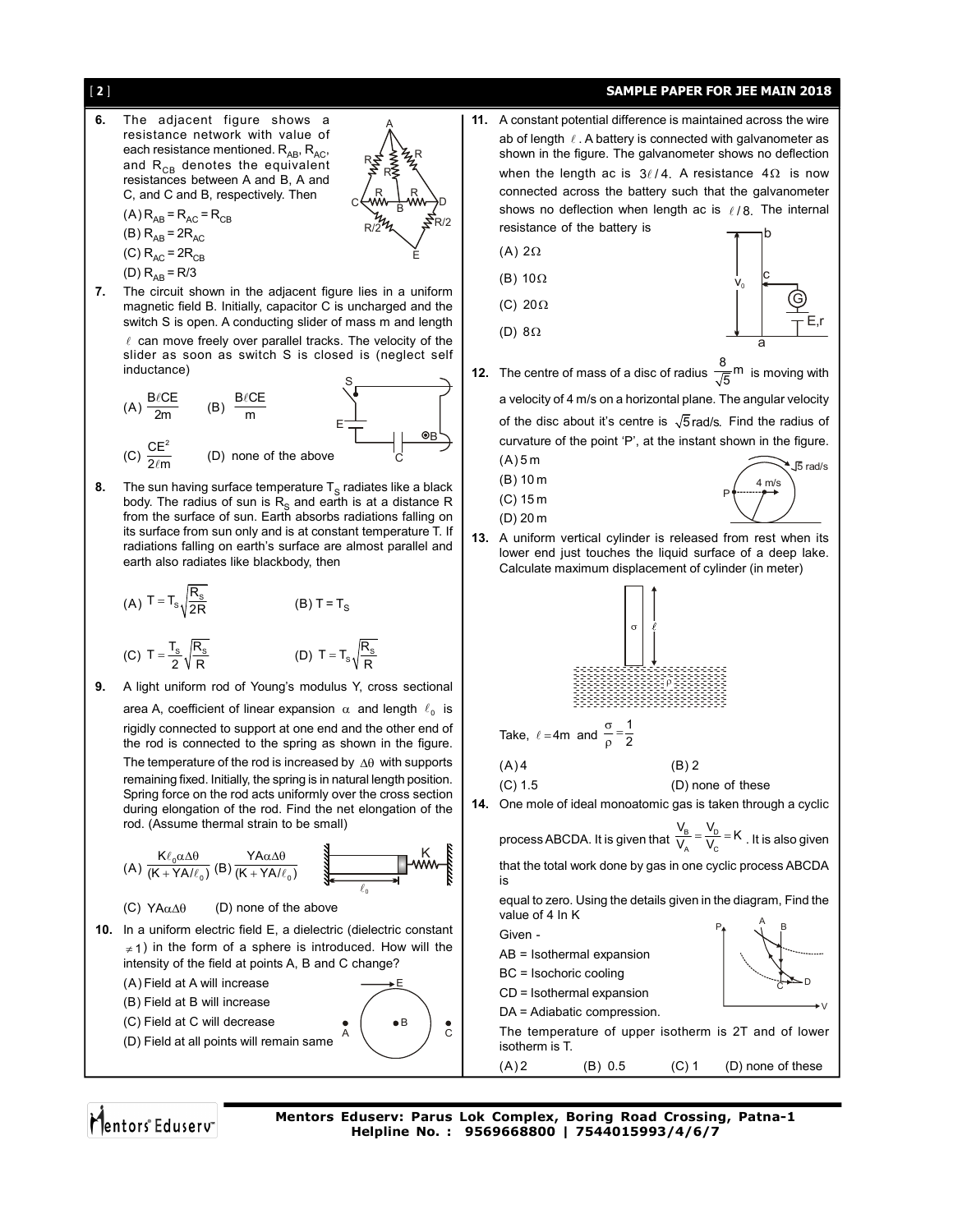# **SAMPLE PAPER FOR JEE MAIN 2018 Example 2018 Example 2018 Example 2018 Example 2018 Example 2018 Example 2018**



**20.** A progressive simple harmonic wave is moving in air along the x-axis. The part of this wave at a given point  $x = x_0$  from the source and at a certain instant  $t = t_0$  has the waveform shown below in the displacement (y-t) time graph and velocity (v-t) time graph respectively.



Velocity of the wave has value  $v_0$  and its angular velocity is  $\omega$ . Which of the following equations will correctly represent the complete wave at  $x_0$  agreeing with above wave forms ?

(A) 
$$
y = -a \left[ cos \left\{ \frac{2\pi}{T} (t - t_0) - \frac{\pi}{2} \right\} \right]
$$
  
\n(B)  $y = -a \left[ sin \left\{ \frac{2\pi}{T} (t - t_0) + \frac{\pi}{2} \right\} \right]$   
\n(C)  $y = a \left[ sin \left\{ \frac{2\pi}{T} (t - t_0) + \frac{\pi}{2} \right\} \right]$   
\n(D)  $y = a \left[ cos \left\{ \frac{2\pi}{T} (t - t_0) - \frac{\pi}{2} \right\} \right]$ 

**21.** A neutron of energy 1 MeV and mass  $1.6 \times 10^{-27}$  kg passes a proton at such a distance that the angular momentum of neutron relative to proton approximately equals  $10^{-33}$  Js .

The distance of closest approach neglecting the interaction between particles is

 $(A)$  0.44 mm (B) 0.44 nm (C) 0.44 A  $(D)$  44 fm

**22.** The lateral magnifications of the lens with an object located at two different positions  $u_1$  and  $u_2$  are  $m_1$  and  $m_2$  respectively. Then the focal length of the lens is

(A) 
$$
f = \sqrt{m_1 m_2} (u_2 - u_1)
$$
 (B)  $\frac{u_2 - u_1}{m_2 - m_1}$ 

$$
\frac{(u_2 - u_1)}{\sqrt{(m_1) - (m_2)}}\n\qquad (D) \frac{(u_2 - u_1)}{(m_2)^{-1} - (m_1)^{-1}}
$$

**23.** A long horizontal slit is placed 1 mm above a horizontal plane mirror. The interference between the light coming directly from the slit and that after reflection is seen on a screen 1 m away from the slit. If the mirror reflects only 64% of the light falling on it, the ratio of the maximum to the minimum intensity in the interference pattern observed on the screen is

 $(A) 8 : 1$  (B) 3:1 (C) 81:1 (D) 9:1

**Mentors Eduserv: Parus Lok Complex, Boring Road Crossing, Patna-1 Helpline No. : 9569668800 | 7544015993/4/6/7**

 $\overline{9}$  L

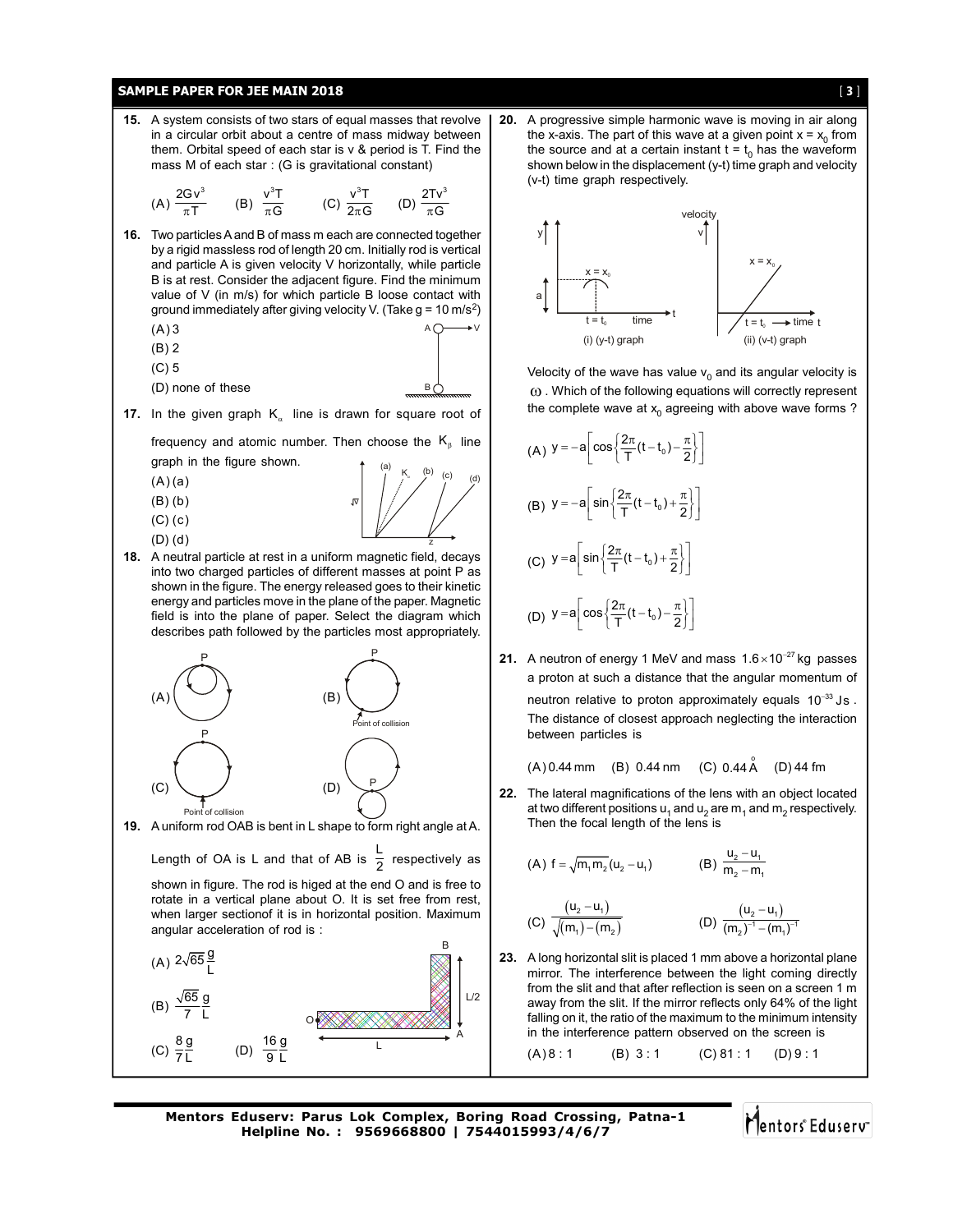### [ 4 ] **SAMPLE PAPER FOR JEE MAIN 2018**

**24.** A given length L of wire carries a current  $I$ . The wire can be formed into a circular coil of any number of turns. The maximum value of the torque  $\tau$  that can be developed on the coil when placed in a given magnetic field is

(A) 
$$
\tau = \frac{L^2IB}{2\pi}
$$
 (B)  $\tau = \frac{L^2IB}{4\pi}$  (C)  $\tau = \frac{L^2IB}{2}$  (D)  $\tau = L^2IB$ 

**25.** A series circuit has a resistance of  $60\Omega$  and an impedance

of 135 $\Omega$ . When the total potential difference is 120 V, the power consumed in the circuit will be

(A) 47.4 W (B) 95 W (C) zero (D) 52.3 W

**26.** The adjoining diagram shows the biasing of an npn transistor in common emitter configuration used in an amplifier. The design of the transistor is such that 98% of the charge carriers passing through the emitter reach the collector. If base current changes from  $50 \mu A$  to  $100 \mu A$ , then the

corresponding change in the voltage across the load resistance  $R_1$  wll be.



**27.** The diagram drawn shows a circuit used for obtaining a

constant voltage across the load resistance  $R_1 = 200 \Omega$ .

The zener diode in the ciruit has breakdown voltage of 10 V. Find the correct range of the supply voltage  $V<sub>s</sub>$  in which it can fluctuate so that we always get a constant voltage across  $R_1$ . The maximum power rating of the zener diode is 5W.



**29.** Two nicols A and B are placed in the path of a beam of unpolarised light. In between these two a third nicol C is placed that its principal section is at an angle of  $30^{\circ}$  with that of A. The percentage of intensity of incident unpolarized light that emerges from C to B. (A) 2.8 % (B) 9.4 % (C) 15.3 % (D) 10. 2 %

**30.** An iron nail is falling from a height 'h' . If it penetrates through a distance 'x' into the sand, the average resistance of the sand is :

(A) 
$$
mg\frac{h}{x}
$$
 (B)  $mg\left(\frac{h}{x}+1\right)$  (C)  $mg\frac{x}{h}$  (D)  $mg$  (D)  $mg$  (E)  $\frac{h}{h}$ 

### **PART-B : CHEMISTRY**

**31.** At high pressure Van der waal equation can be expressed as P (V-nb) = nRT. If molar volume of gas under this condition is twenty one times of co-volume then compressibility factor is :

(A) 
$$
\frac{1}{20}
$$
 (B)  $\frac{22}{21}$  (C)  $\frac{21}{20}$  (D)  $\frac{20}{21}$ 

**32.** The equivalent conductance of CH<sub>3</sub>COOH at concentration

C and at infinite dilution are  $\Lambda_m$  and  $\Lambda_m^{\infty}$  respectively and K<sub>a</sub> is the ionisation constant of  $CH<sub>3</sub>COOH$ . The correct relationship is given as :

(A) 
$$
\Lambda_m = \Lambda_m^{\infty} + K_a \cdot \frac{\left(\Lambda_m^{\infty}\right)^2}{\Lambda_m C}
$$
 (B)  $\frac{1}{\Lambda_m} = \frac{1}{\Lambda_m^{\infty}} + \frac{\Lambda_m C}{K_a \left(\Lambda_m^{\infty}\right)^2}$   
(C)  $\frac{1}{\Lambda_m} = \frac{1}{\Lambda_m^{\infty}} + \frac{\Lambda_m C}{\left(\Lambda_m^{\infty}\right)^2}$  (D)  $\frac{1}{\Lambda_m} = \frac{1}{\Lambda_m^{\infty}} + \frac{\Lambda_m C}{K_a \Lambda_m^{\infty}}$ 

- (C)  $\frac{1}{\Lambda_m} = \frac{1}{\Lambda_m^{\infty}} + \frac{\Lambda_m^{\infty}}{(\Lambda_m^{\infty})^2}$ **33.** A freshly prepared radioactive substance has a half life of
- 15 min. It emits radiations whose intensity is 32 times the permissible safe value. The minimum time after which it would be possible to work with this sample is :
- (A) 60 min. (B) 75 min (C) 90 min (D) 120 min **34.** 40 mL of 0.05 M solution of sodium sesquicarbonate  $(Na<sub>2</sub>CO<sub>3</sub>.NaHCO<sub>3</sub>·2H<sub>2</sub>O)$  is titrated against 0.05 M HCl. When phenolphthalein is used as indicator, X mL HCl is used. In a separate titration of same solution using methyl orange as indicator y mL of HCl is used. Then :

(A) 
$$
y - x = 40
$$
 (B)  $y = 2x$  (C)  $y - x = 80$  (D)  $y = x$ 

**35.** If W<sub>2</sub>g of benzoic acid is dissolved in W<sub>1</sub>g of benzene, boiling point of solution increased by  $\Delta T$ . If it is known that benzoic acid dimerises in benzene to the extent of y% then molar mass of benzoic acid  $(M_2)$  can be obtained from relation (Given that  $K_b$ = molal elevation constant of benzene and benzoic acid is nonvolatile)

$$
(A) \Delta T = \left[1 + \left(\frac{1}{2} - 1\right) \frac{y}{100}\right] \times K_b \times \frac{W_2 \times M_2}{W_1 \times 1000}
$$

(B) 
$$
\Delta T = \left[1 + \left(\frac{1}{2} - 1\right) \frac{y}{100}\right] \frac{K_b \times W_2}{M_2 \times W_1} \times 1000
$$

(C) 
$$
\Delta T = \left[1 - \left(1 - \frac{1}{2}\right)y\right] \times \frac{K_b \times W_2}{M_2 \times W_1} \times 1000
$$

(D) 
$$
\Delta T = K_b \times \frac{W_2 / M_2}{W_1 / 1000}
$$

Mentors Eduserv

**Mentors Eduserv: Parus Lok Complex, Boring Road Crossing, Patna-1 Helpline No. : 9569668800 | 7544015993/4/6/7**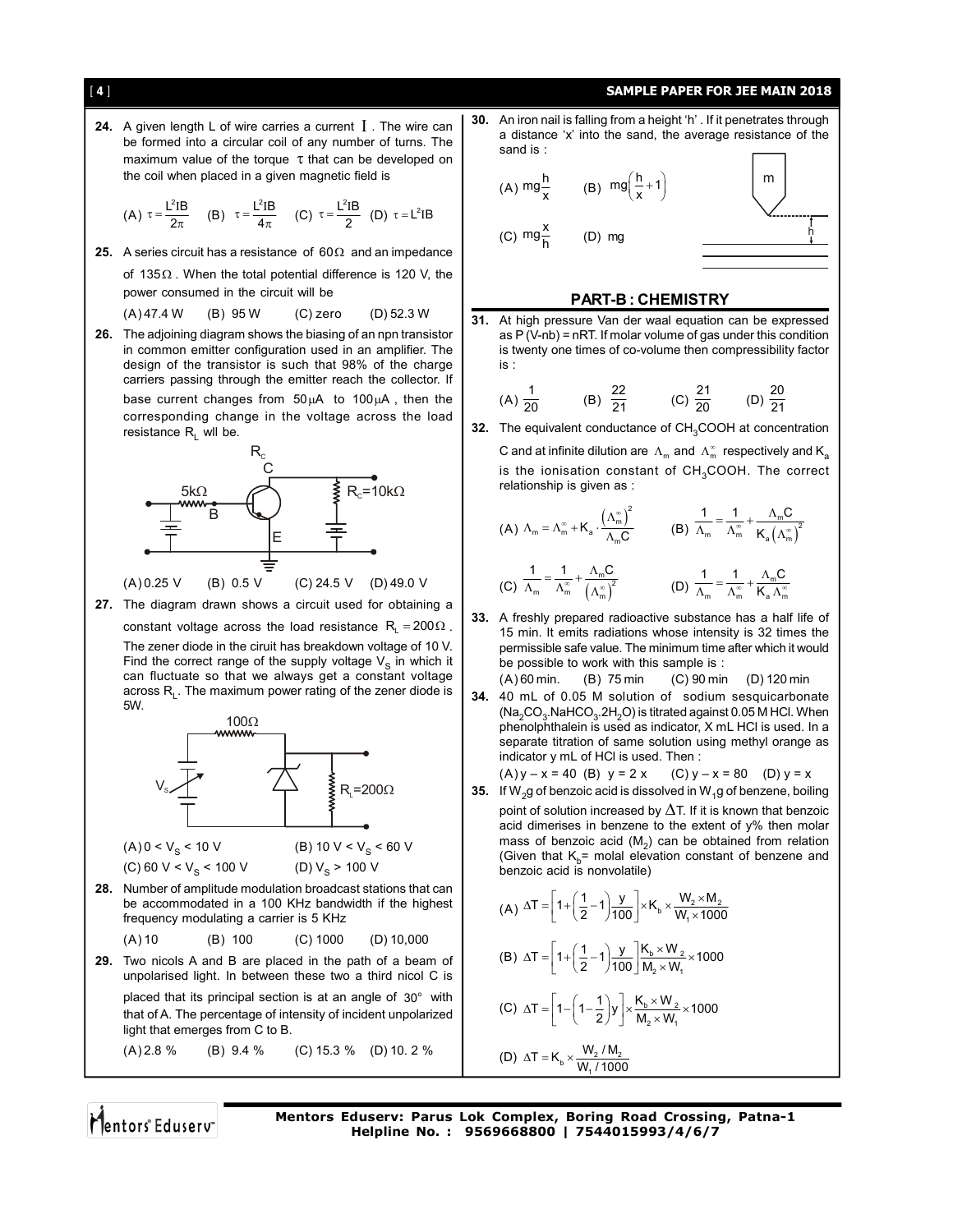

**Mentors Eduserv: Parus Lok Complex, Boring Road Crossing, Patna-1 Helpline No. : 9569668800 | 7544015993/4/6/7**

Mentors Eduserv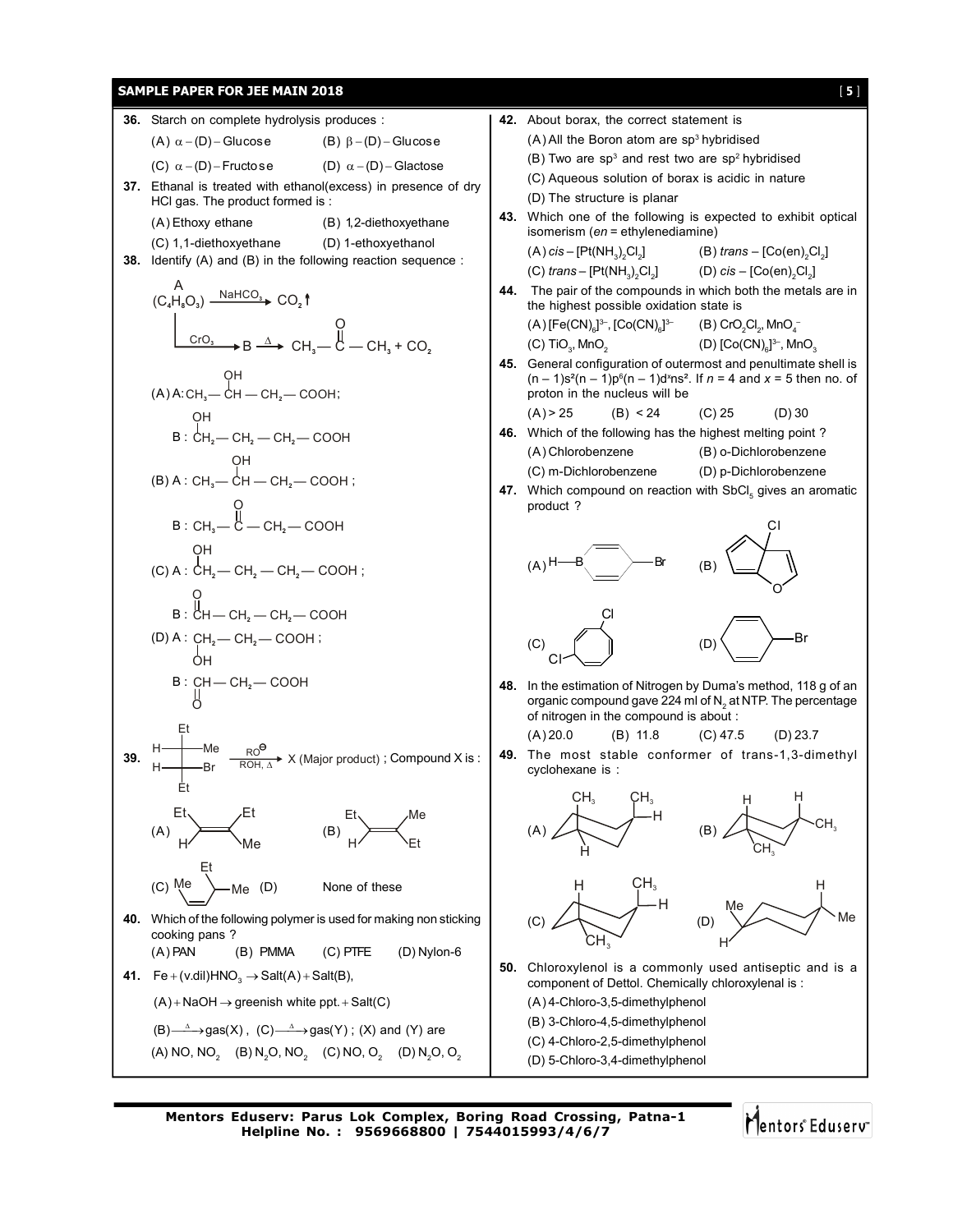

Mentors Eduserv

**Mentors Eduserv: Parus Lok Complex, Boring Road Crossing, Patna-1 Helpline No. : 9569668800 | 7544015993/4/6/7**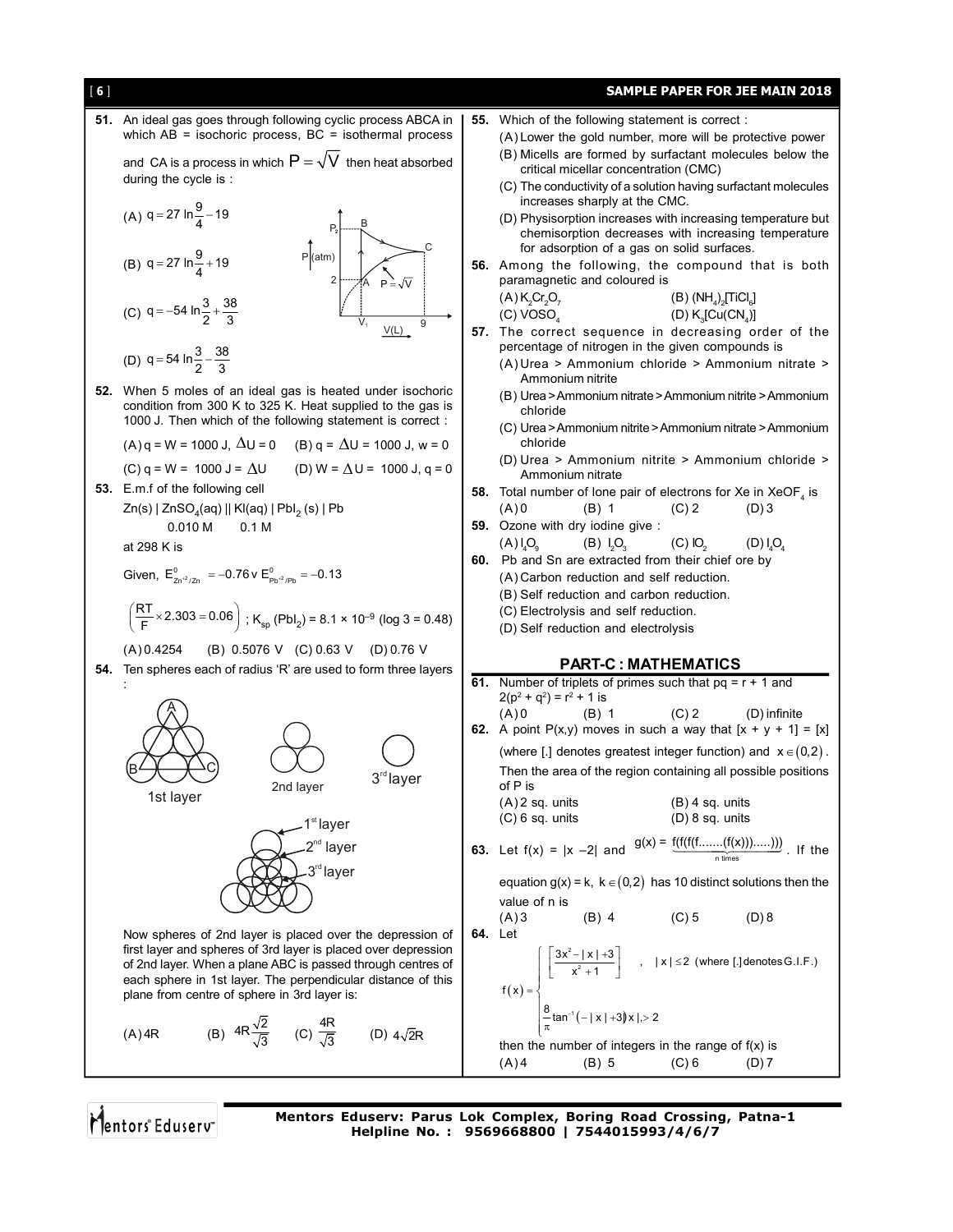# **SAMPLE PAPER FOR JEE MAIN 2018** [ 7 ]

**65.** If  $1\sqrt{2}$   $\sqrt{2}$  cin<sup>-1</sup> 2 $\sqrt{2}$   $\sqrt{2}$  cin<sup>-1</sup>  $x \rightarrow 0$   $\boxed{\mathbf{n}^2 \sin^{-1}}$  $\left.\begin{matrix} \mathsf{sin}^{-1} \mathsf{x} \end{matrix}\right|$   $\left.\begin{matrix} 2^{\mathsf{2}} \mathsf{sin}^{-1} \mathsf{2x} \end{matrix}\right|$   $\left.\begin{matrix} 3^{\mathsf{2}} \mathsf{sin}^{-1} \mathsf{3x} \end{matrix}\right|$  $\lim_{\left| \begin{matrix} \begin{bmatrix} 1 \end{bmatrix} \begin{bmatrix} 1 \end{bmatrix} \begin{bmatrix} 1 \end{bmatrix} \begin{bmatrix} 1 \end{bmatrix} \begin{bmatrix} 1 \end{bmatrix} \begin{bmatrix} 1 \end{bmatrix} \begin{bmatrix} 2 \end{bmatrix} \begin{bmatrix} 2 \end{bmatrix} \begin{bmatrix} 2 \end{bmatrix} \begin{bmatrix} 2 \end{bmatrix} \begin{bmatrix} 2 \end{bmatrix} \begin{bmatrix} 2 \end{bmatrix}$  $\cdots + \frac{n^2 \sin^{-1} nx}{x}$  $-1$  v  $\top$   $\Gamma$  2<sup>2</sup> cin $-1$  2v  $\top$   $\top$  2<sup>2</sup> cin $^{-1}$  $\rightarrow$ <sup>0</sup>  $\mid$  n<sup>2</sup> cin<sup>-</sup>  $\left( \left\lceil \frac{\sin^{-1} x}{x} \right\rceil + \left\lceil \frac{2^2 \sin^{-1} 2x}{x} \right\rceil + \left\lceil \frac{3^2 \sin^{-1} 3x}{x} \right\rceil + \right)$  $\left[\begin{array}{cccc} x & y & z & x \\ & & \dots & \\ & & & \dots \\ & & & & \dots \end{array}\right] =$ (where [. ] denotes the greatest integer function), then the value of n is  $(A) 2$  (B) 3 (C) 4 (D) 5 **66.** If the function  $f(x) = |x^2 + (a - 2)|x| - 2a$  is non-differentiable at five points, then the maximum integral value of  $a<sup>3</sup> + a$  is  $(A) -2$  (B)  $-4$  (C) 8 (D) None of these **67.** Let  $f(x) = ax^3 + bx^2 + cx + 5$ . If  $|f(x)| \le |e^x - e^2| \forall x \ge 0$  and if maximum value of  $|12a + 4b + c|$  is P then greatest integer less than P is  $(A) 4$  (B) 5 (C) 6 (D) 7 **68.** Given two circles  $x^{2} + y^{2} + 3\sqrt{2}(x + y) = 0$  and  $x^{2} + y^{2} + 5\sqrt{2}(x + y) = 0$ . Let the radius of the third circle, which touches the two given circles and to their common diameter, be  $\frac{2\lambda-1}{\lambda}$  . The value of  $\lambda$  is  $(A) 5$  (B) 7 (C) 8 (D) 10 **69.** If  $x^5 = 1$ ,  $(x \ne 1)$ , then  $\frac{x}{1+x^2} + \frac{x^2}{1+x^4} + \frac{x^3}{1+x} + \frac{x^4}{1+x^3}$  equals  $(A) 1$  (B) 2 (C) 3 (D) None of these **70.** If  $\vec{a}$  and  $\vec{b}$  are any two unit vectors, then the number of integers in the range of  $2|\vec{a}-\vec{b}|+\frac{3}{2}|\vec{a}+\vec{b}|$  is  $(A) 3$  (B) 5 (C) 9 (D) 11 **71.** A fair coin is tossed repeatedly, the probability of obtaining five consecutive heads before two consecutive tails is (A)  $\frac{1}{17}$  (B)  $\frac{1}{34}$  (C)  $\frac{2}{17}$  (D)  $\frac{3}{34}$ 34 **72.** If 1 2 0  $A = | 2 -1 0$  $0 \t 0 \t -1$  $=\begin{vmatrix} 1 & 2 & 0 \\ 2 & -1 & 0 \end{vmatrix}$  $\begin{bmatrix} 2 & 1 & 0 \\ 0 & 0 & -1 \end{bmatrix}$ , then  $A^2 + A - 5I$  is (A)  $A^{-1}$  (B)  $3A^{-1}$ (C)  $5A^{-1}$  (D) None of these **73.**  $\int_{0}^{1} ((e-1)\sqrt{\ln(1+(e-1)x)}+e^{x^2}) dx$  equals 0 (A) 0 (B) 1 (C) e (D)  $e^2$ **74.** Let  $C_1$  and  $C_2$  be the two curves in the complex plane defind respectively as  $z + \overline{z} = 2|z-1|$  and arg  $(z) = \alpha$ , where  $\alpha \in (0, \pi)$  have exactly one point in common which is denoted as P(z $_{\rm 0}$ ). If P(z $_{\rm 0}$ ) is rotated about origin through an angle  $\,2\alpha$ in clockwise direction to become the point  $Q(z_0)$ , then the area bounded by  $\mathsf{C}_1$  and the line PQ is  $(A)$  $\frac{2}{2}$  $\overline{3}$  sq. unit (B) 5  $\overline{6}$  sq. unit  $(C)$  1 sq. unit  $(D)$  2 sq. unit **75.** Let f(n) denotes the number of non-negative integral solutions of the equation  $x_1 + x_2 + x_3 + x_4 + x_5 = n$ . If  $\sum_{k=1}^{11} k f(11-k) = ^pC_q$  where p > 10, q > 6 and p,q ∈ N, then  $(p + q)$  is (A) 23 (B) 24 (C) 25 (D) 26 **76.** If  $x \in R$  &  $a > 0$ , then the maximum value of  $y = 2(a-x)(x + \sqrt{x^2 + b^2})$  is  $(A)$  a<sup>2</sup> - 2b<sup>2</sup> (B) a<sup>2</sup> - b<sup>2</sup> (C) a<sup>2</sup> + b<sup>2</sup> (D) a<sup>2</sup>  $(D)$  a<sup>2</sup> + 2b<sup>2</sup> **77.** The slope of the line belonging to the family of lines  $(1+\lambda)x+(\lambda-1)y+2(1-\lambda)=0$  on which  $x^2=4y-4$  makes shortest intercept is  $(A) 0$  (B) 1/2 (C) 1 (D) 2 78. Let a, b, c be coplanar unit vectors such that  $\vec{b} \cdot \vec{c} = \cos \alpha$ ,  $\vec{c} \cdot \vec{a} = \cos \beta$ ,  $\vec{a} \cdot \vec{b} = \cos \gamma$  , then the value of  $\cos^2 \alpha + \cos^2 \beta + \cos^2 \gamma - 2\cos \alpha \cos \beta \cos \gamma$  is  $(A) -1$  (B) 0 (C) 1 (D) 2 **79.** If  $(10^{2017} + 5)^2 = 225\lambda$  and the sum of digits in  $\lambda$  is N then the number of even digits in N is  $(A) 0$  (B) 1 (C) 2 (D) None of these **80.** If in a rectangular hyperbola  $xy = c^2$ , the locus of the middle points of chords of constant length 2*l* is  $(x^2 + y^2)$  (x  $y - c^2$ ) =  $\ell^{\lambda}$  xy, then the value of  $\lambda$  is  $(A) -1$  (B) 0 (C) 1 (D) 2 **81.** A function  $f:R\rightarrow R$  satisfies the equation  $f(x) \cdot f(y) - f(xy) = x + y \forall x, y \in \mathbb{R}$  and  $f(1) > 0$ , then  $f(x) \cdot f^{-1}(x)$  is  $(A) x<sup>2</sup> - 6$ (B)  $x^2 - 4$ (C)  $x^2 - 1$ (D) None of these

**Mentors Eduserv: Parus Lok Complex, Boring Road Crossing, Patna-1 Helpline No. : 9569668800 | 7544015993/4/6/7**

Mentors Eduserv